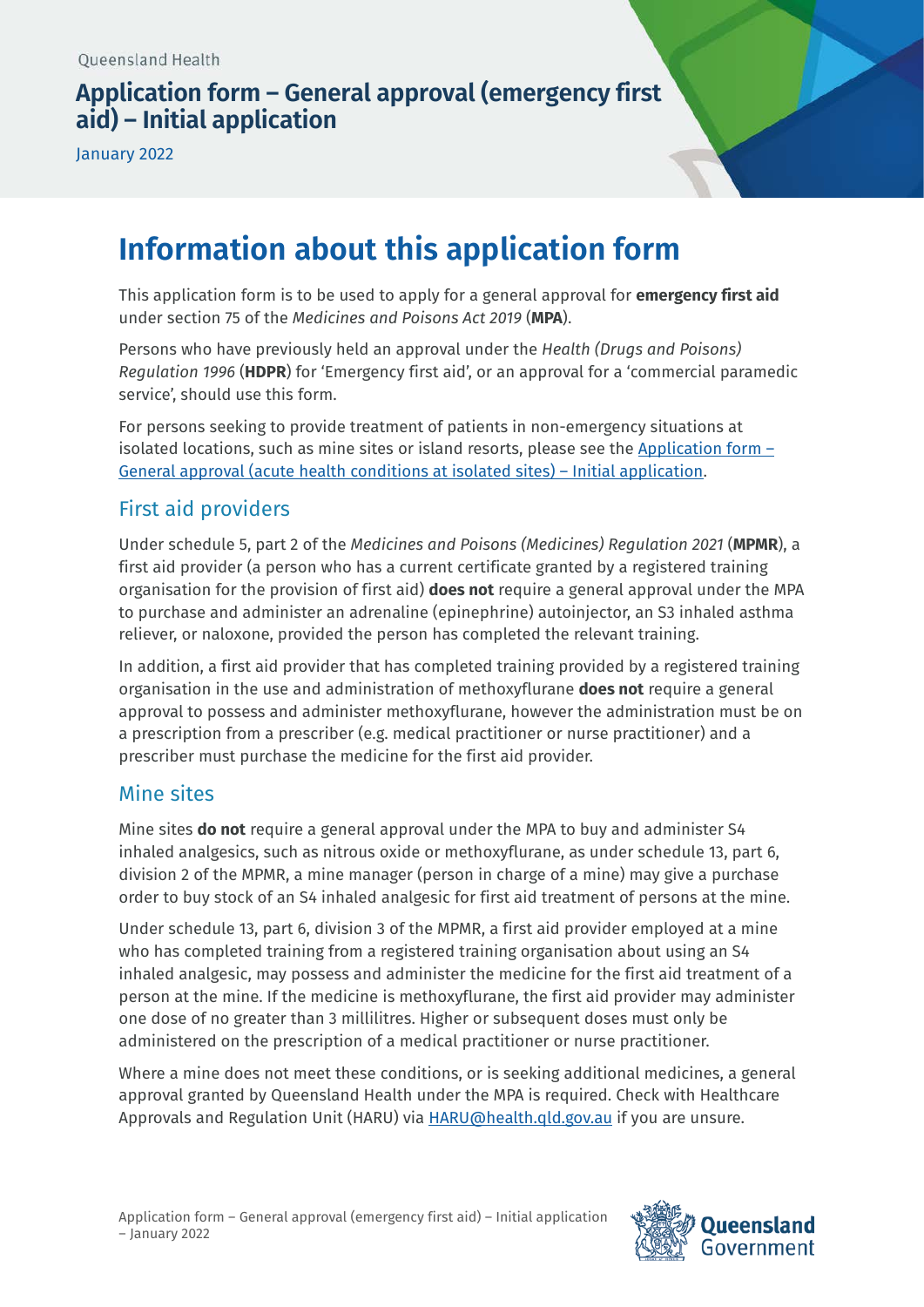# **Scope of a general approval for emergency first aid**

The holder of a substance authority, including a person acting under a substance authority, is authorised to carry out a regulated activity with a regulated substance in the authorised way (ss31 and 62 of the MPA). A *general approval* is a type of substance authority that may be granted under the MPA (ss61 and 68 of the MPA).

## Purpose of general approvals for emergency first aid

A general approval for emergency first aid authorises the holder (including persons stated in the approval to be acting for the approval holder) to carry out the following regulated activities with the regulated substances (medicines) stated in the approval, at an authorised site, being place at which an event notified to the chief executive of Queensland Health (or delegate) by the approval holder takes place, or a place stated in the approval (schedule 16, part 2 of the MPMR):

- 1. A medical practitioner or nurse practitioner working for the approval holder to give a purchase order to buy stock of the medicines stated in the approval.
- 2. A senior person at an authorised site (being the person responsible for daily operations at the site – defined in schedule 16, part 2 of the MPMR) working for the approval holder, to possess stock of the medicines at the site.
- 3. A paramedic working at an authorised site to possess and administer an emergency medicine (defined in schedule 16, part 2 of the MPMR as: adrenaline (epinephrine), atropine, benzatropine, ceftriaxone, furosemide (frusemide), glucagon, glyceryl trinitrate, hydrocortisone, ipratropium bromide monohydrate, lidocaine (lignocaine), methoxyflurane, metoclopramide, midazolam, morphine, naloxone, nitrous oxide, promethazine or salbutamol) on a standing order or oral prescription from a medical practitioner or nurse practitioner.
- 4. A registered nurse working at an authorised site, to possess and administer an emergency medicine on a standing order or oral prescription from a medical practitioner or nurse practitioner (this is in addition to a registered nurse's authority to administer medicines generally).
- 5. A first aid provider working at an authorised site, to possess and administer glyceryl trinitrate on prescription from a medical practitioner or nurse practitioner (this is in addition to a first aid provider's authority to possess and administer an adrenaline (epinephrine) autoinjector, an S3 inhaled asthma reliever, naloxone or methoxyflurane, where the first aid provider has completed the relevant training, and for methoxyflurane, the medicine is administered on a prescription)<sup>[1](#page-1-0)</sup>.
- 6. A paramedic to dispose of waste from an emergency medicine that is a diversion-risk medicine in the authorised way

Note: registered nurses are authorised as 'approved persons' under schedule 7, part 3, division 2 to dispose of diversion-risk medicines.

<span id="page-1-0"></span> $1$  See Schedule 5, Part 2 of the MPMR for first aid providers' authorities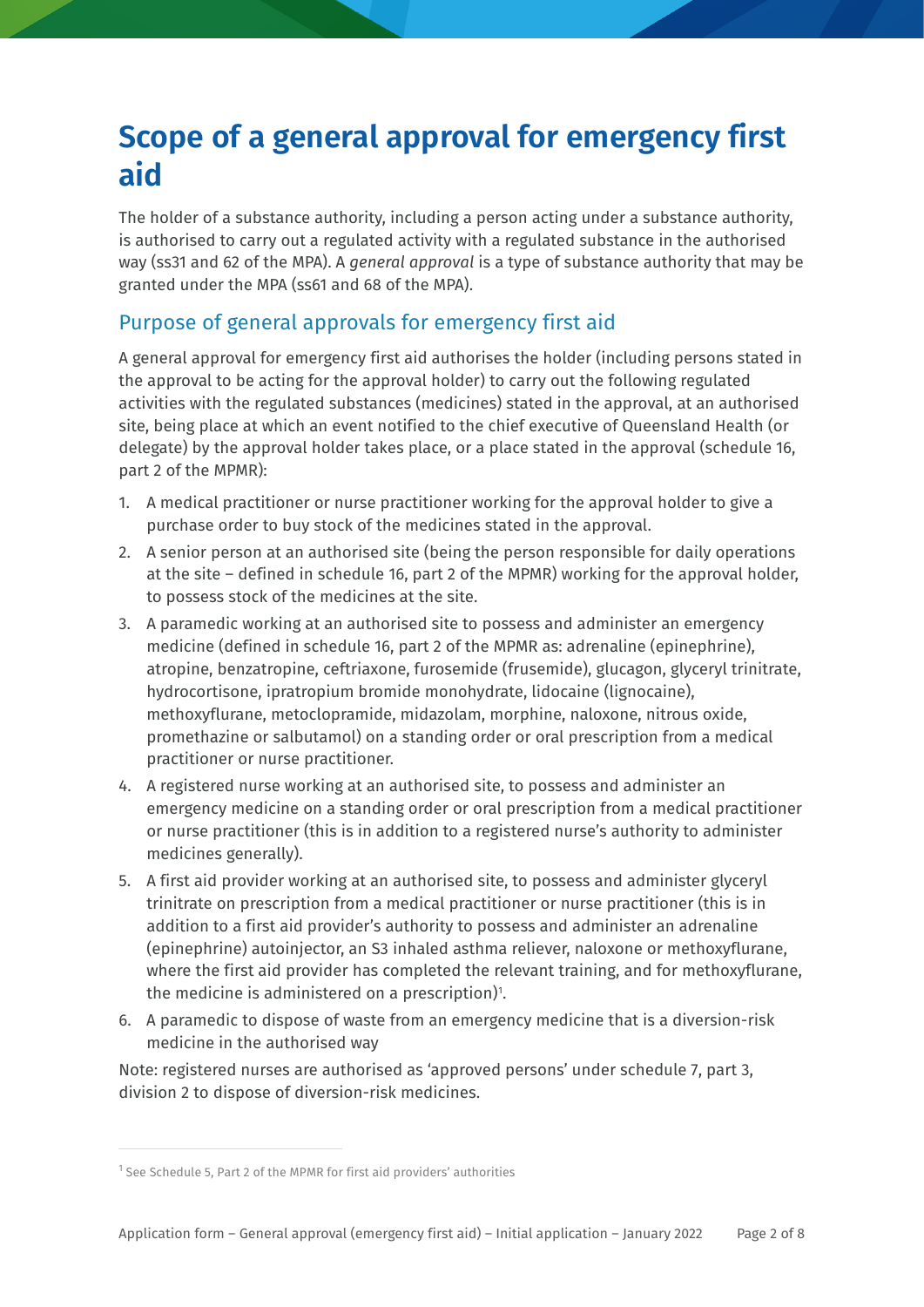## What this class of approval does not authorise

A general approval for emergency first aid **does not** authorise:

- the use of any medicines obtained under the approval for ongoing primary health care or non-emergency medical clinics;
- an approval holder supplying a treatment dose of a medicine for a patient to use at a later time;
- an approval holder providing medical treatment at sites that hold a Royal Flying Doctor Service (**RFDS**) medicine chest;
- the possession and use of any medicines at any location other than a place stated in the approval or a place where an event notified to the chief executive of Queensland Health (or delegate) takes place.

## **Requirements and conditions**

### Authorised way – section 31 of the MPA

All substance authorities are subject to the requirements and standard conditions specified in the relevant regulation, in this case the MPMR, that applies to that type of substance authority, and any additional or varied conditions specified on the substance authority. These conditions may limit or specify how the regulated activities must be carried out.

Any person carrying out a regulated activity with a regulated substance must do so in the authorised way and a person to whom a substance authority applies must comply with the conditions of the authority. Failure to comply with these requirements may result in regulatory action being taken, including prosecution, which may attract a significant penalty.

## Requirements and standard conditions for general approvals for emergency first aid

Unless stated otherwise in the approval, the following requirements and standard conditions described in sections 70 and 91 of the MPA and prescribed in the following chapters of the MPMR, apply to general approvals for emergency first aid:

- chapter 3 of the MPMR 'Standard conditions for substance authorities' part 5 'General approvals', division 2 'Emergency first aid' and part 6 'All substance authorities'
- chapter 4 of the MPMR 'General requirements for dealings' part 3 'Buying by giving purchase orders', part 6 'Prescribing medicines', part 7 'Making standing orders', part 10 'Administering medicines' and part 11 'Disposing of waste from diversion-risk medicines' and
- chapter 8 of the MPMR 'Offences' part 2 'Secure storage systems', part 4 'Recording and keeping information', and part 5 'Reporting particular matters'.
- 1. The approval holder must appoint a medical practitioner or nurse practitioner who is appropriately qualified to oversee the dealings authorised under the approval (s34 of the MPMR).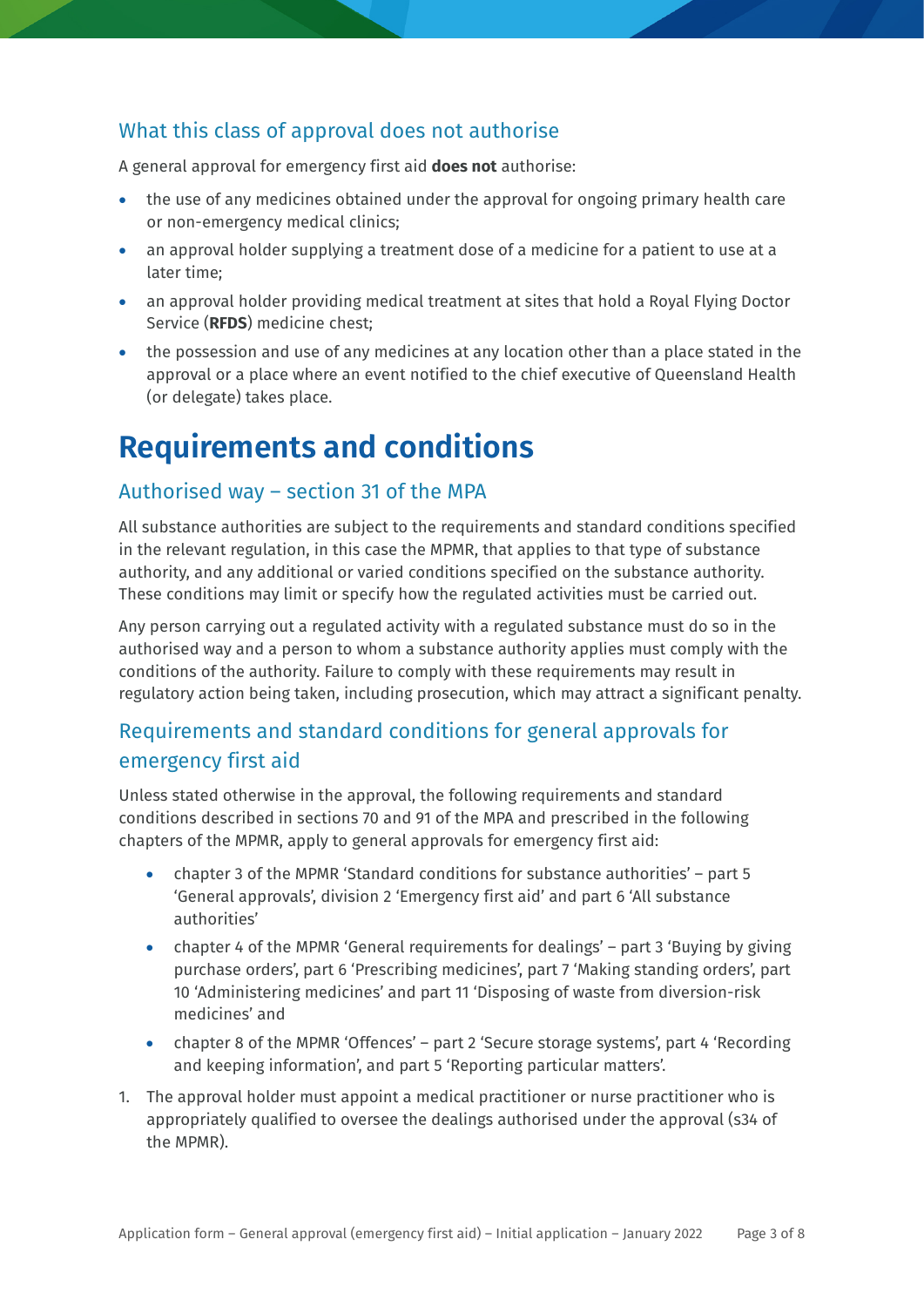- 2. The approval holder must ensure a medical practitioner or nurse practitioner is available to be contacted when a first aid provider, paramedic or registered nurse is attending an authorised site or authorised event for the holder (s36 of the MPMR).
- 3. The approval holder must give notice to the chief executive of Queensland Health (or delegate) in the approved form if a first aid provider, paramedic or registered nurse intends to attend an event under the approval no less than 2 business days before the event happens (s36 of the MPMR).
- 4. For buying stock of a medicine, the general approval holder and persons acting under the approval must comply with the requirements stated in chapter 4, part 3 of the MPMR 'Buying by giving purchase orders'.
- 5. For prescribing a medicine, the approval holder and persons acting under the general approval must comply with the requirements stated in chapter 4, part 6 of the MPMR 'Prescribing medicines'.
- 6. For making standing orders, the approval holder and persons acting under the general approval must comply with the requirements stated in chapter 4, part 7 of the MPMR 'Making standing orders'.
- 7. For administering a medicine, the approval holder and persons acting under the general approval must comply with the requirements stated in chapter 4, part 10 of the MPMR 'Administering medicines', including attempting to contact a prescriber in the first instance before administering a medicine on a standing order other than in urgent situations requiring immediate treatment of a patient (s107 MPMR).
- 8. For disposing of waste from a diversion-risk medicine, the approval holder and persons acting under the general approval must comply with the requirements stated in chapter 4, part 11 of the MPMR 'Disposing of waste from diversion-risk medicines'.
- 9. The approval holder and persons acting under the general approval must securely store medicines in accordance with the requirements stated in chapter 8, part 2 of the MPMR 'Secure storage systems'.
- 10. The approval holder and persons acting under the general approval must establish and maintain a medicines register, to track all the regulated activities with medicines under the substance authority until medicines are completely used or destroyed, in accordance with chapter 8, part 2, division 3 of the MPMR 'Medicines registers'.
- 11. Where an approval holder, or a person acting under the general approval, reasonably suspects a diversion-risk medicine has been lost or stolen, the holder must give notice about the incident to the chief executive of Queensland Health (or delegate) in the approved form and notify the Queensland Police Service about the incident as soon as practicable, but no later than the end of the next business day after the incident (s226 of the MPA).
- 12. The approval holder must ensure any records required to be kept under the MPA in relation to an authorised place stated in the authority are available for inspection from the place, and if the records are kept electronically, the approval holder must ensure the records for each authorised place stated in the substance authority are available for inspection from the primary place of business of the approval holder (s41 of the MPA).
- 13. Where a record must be made or kept, approval holders must take all reasonable steps to ensure (s224 of the MPMR):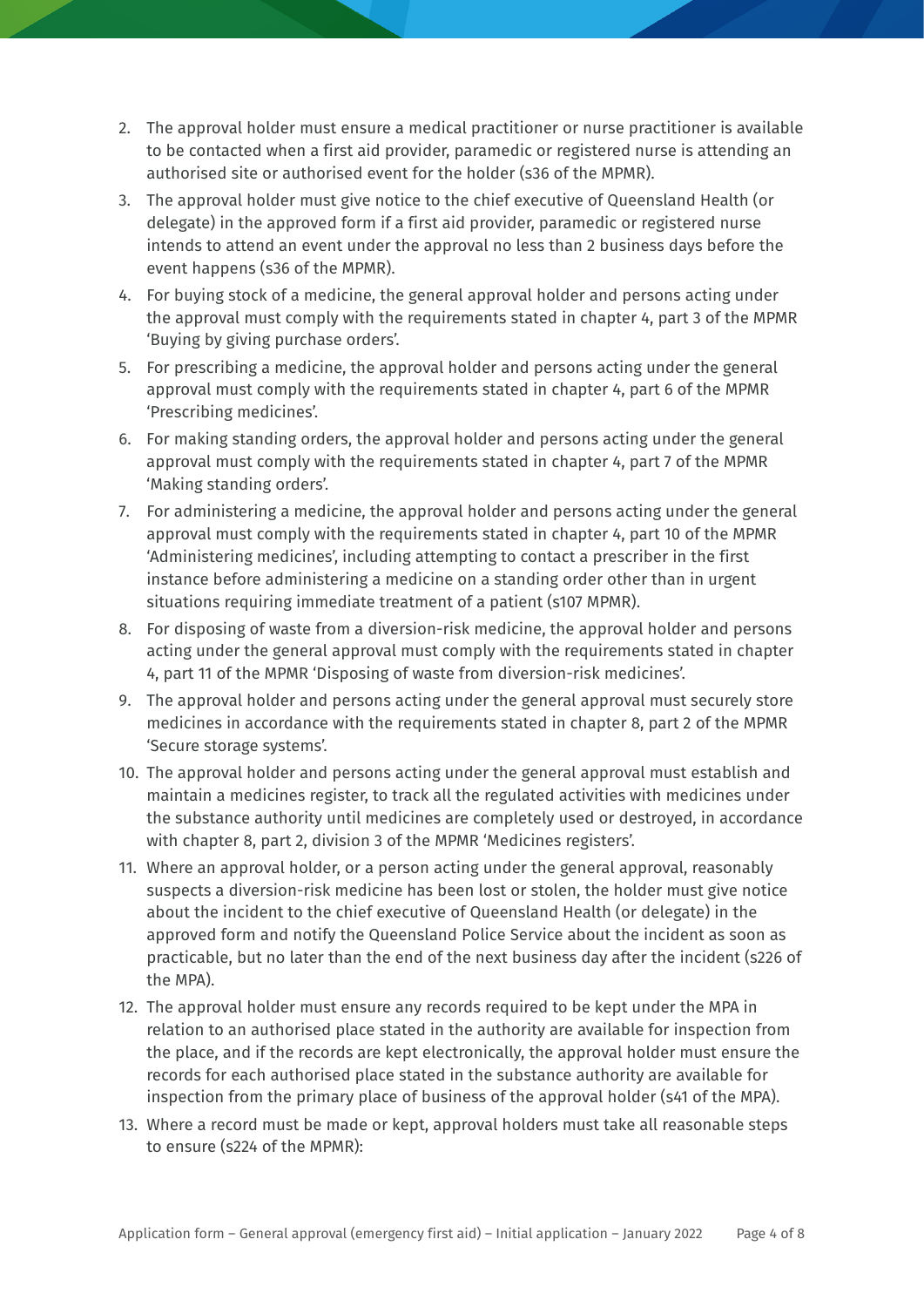- a. the record is kept in a retrievable form, and is kept securely to ensure it cannot be altered, obscured, deleted or removed without detection; and
- b. the record is kept for a period of two years after it is made, or for a medicine register, for two years after the last entry in the register is made.
- 14. The approval holder must give notice to the chief executive of Queensland Health (or delegate) in the approved form if any of the following changes are proposed by the approval holder (s42 of the MPMR):
	- a. a change to an authorised place stated in the substance authority;
	- b. a change to a relevant person stated in the substance authority (such as a medical practitioner, nurse practitioner or senior person at an authorised site); and
	- c. another change to the approval holder's circumstances that substantially affects the holder's ability to comply with a condition of the substance authority.
- 15. Where the approval holder proposes to stop carrying out a dealing with a medicine under a substance authority, the holder must give the chief executive of Queensland Health (or delegate) a notice in the approved form stating the following information (s43 of the MPMR):
	- a. the day the dealing is proposed to stop;
	- b. the amount of medicines that are likely to be unused on that day, if any; and
	- c. how the approval holder proposes to deal with any unused medicines.

### Common additional conditions

Under section 70 of the MPA, a substance authority is subject to a condition (a standard condition) prescribed by regulation to apply in relation to the substance authority and any additional or changed condition decided by the chief executive of Queensland Health (or delegate).

A commonly imposed additional condition for general approvals (emergency first aid) is for approval holders to notify the chief executive or Queensland Health (or delegate) of medicines usage throughout the previous 3 months (in the approved form).

Entities granted an approval should review their approval instrument carefully to ensure that any changed or additional conditions are met.

## **Information about general approvals for emergency first aid**

### **Supervision**

In compliance with section 32 of the MPMR, holders of general approvals for emergency first aid must appoint a medical practitioner or nurse practitioner specialising in emergency medicine to oversee the activities authorised under the approval. Specialist practitioners are also responsible for 'credentialing' staff, i.e. that each qualified first responder, paramedic and registered nurse has demonstrated (and continues to demonstrate) the necessary competence (skills and knowledge) and training to perform the tasks related to scheduled medicines that may be allocated to them by the approval holder.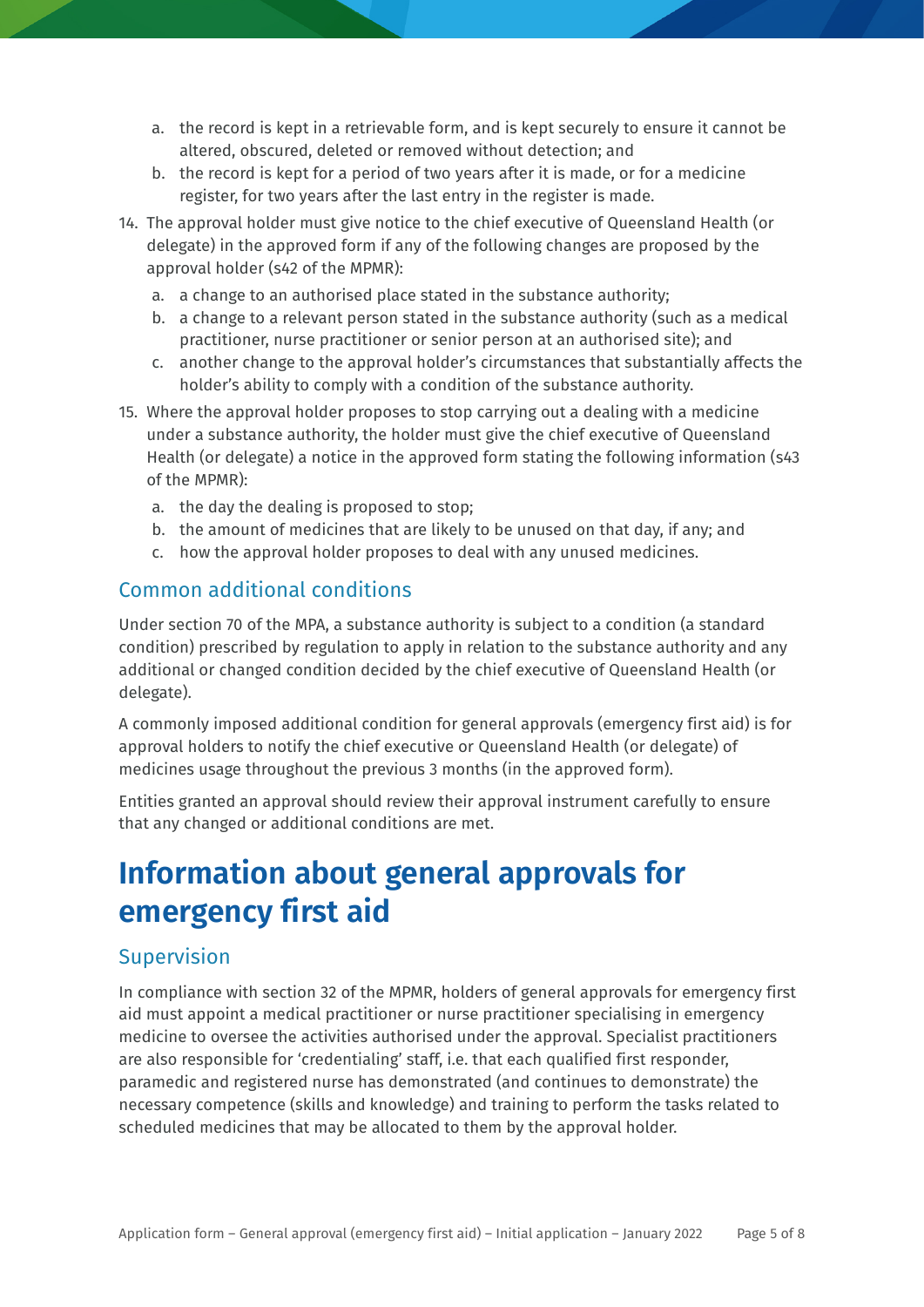A medical practitioner or nurse practitioner must purchase the medicines on behalf of the approval holder, give prescriptions to administer medicines and where deemed suitable, make standing orders.

Further, in compliance with chapter 3, part 5, section 33 of the MPMR, the holder of the general approval must take all reasonable steps to ensure that a medical practitioner or nurse practitioner is available to be contacted when a dealing is carried out under the approval, e.g. to provide prescriptions to first aid providers, paramedics and registered nurses providing treatment under the approval at any time services are being provided.

## Standing orders

As per section 104(2)(b) and schedule 16, part 2 of the MPMR, general approvals for emergency first aid allow for the use of standing orders: an authorised prescriber may make a standing order under an approval and a paramedic or a registered nurse may administer an emergency medicine on a standing order made under the approval (or on an oral prescription). Standing orders must be made by a supervising medical practitioner or nurse practitioner in accordance with the requirements of chapter 4, part 7 of the MPMR 'Making standing orders'.

A separate standing order is required for each medicine and each standing order must contain the information specified in section 106, such as the class of person who may administer the medicine, medical conditions to which the order applies, the circumstances in which the medicine may be administered, and the recommended dose or dose range for the circumstances.

In addition to the standard content, standing orders for general approvals for emergency first aid must contain additional content in accordance with section 107 of the MPMR. **The prescriber must state in the standing order that a person proposing to administer a medicine under the order must first attempt to contact the prescriber or another person authorised to prescribe the medicine, before administering the medicine**, except in urgent situations requiring immediate treatment of a patient. This additional content is not required however for standing orders for adrenaline (epinephrine), glyceryl trinitrate, glucagon, naloxone, nitrous oxide, methoxyflurane, or salbutamol.

Standing orders must be available for any person who may administer a medicine under the order as well as the other persons mentioned in section 108 of the MPMR. As soon as practicable after administering a medicine under a standing order, the paramedic or registered nurse must make and keep a record of the particulars specified in section 141 of the MPMR.

### Substance management plans – chapter 4, part 2 of the MPA

A substance management plan (**SMP**) is a document setting out how known and foreseeable risks associated with any regulated activity with a regulated substance are to be managed at a regulated place (section 92 of the MPA). Applicants for general approvals for emergency first aid must have an SMP that meets the requirements specified in section 93 of the MPA and in the *[Departmental standard: Substance management plans for medicines](https://www.health.qld.gov.au/__data/assets/pdf_file/0023/1108940/ds-substance-management-plans-medicines.pdf)* under the MPMR, detailing what governance is in place to ensure that medicines will be managed effectively. A [guideline for developing an SMP for medicines](https://www.health.qld.gov.au/__data/assets/pdf_file/0026/1110788/guide-smp-medicines.pdf) is available on the Queensland Health website.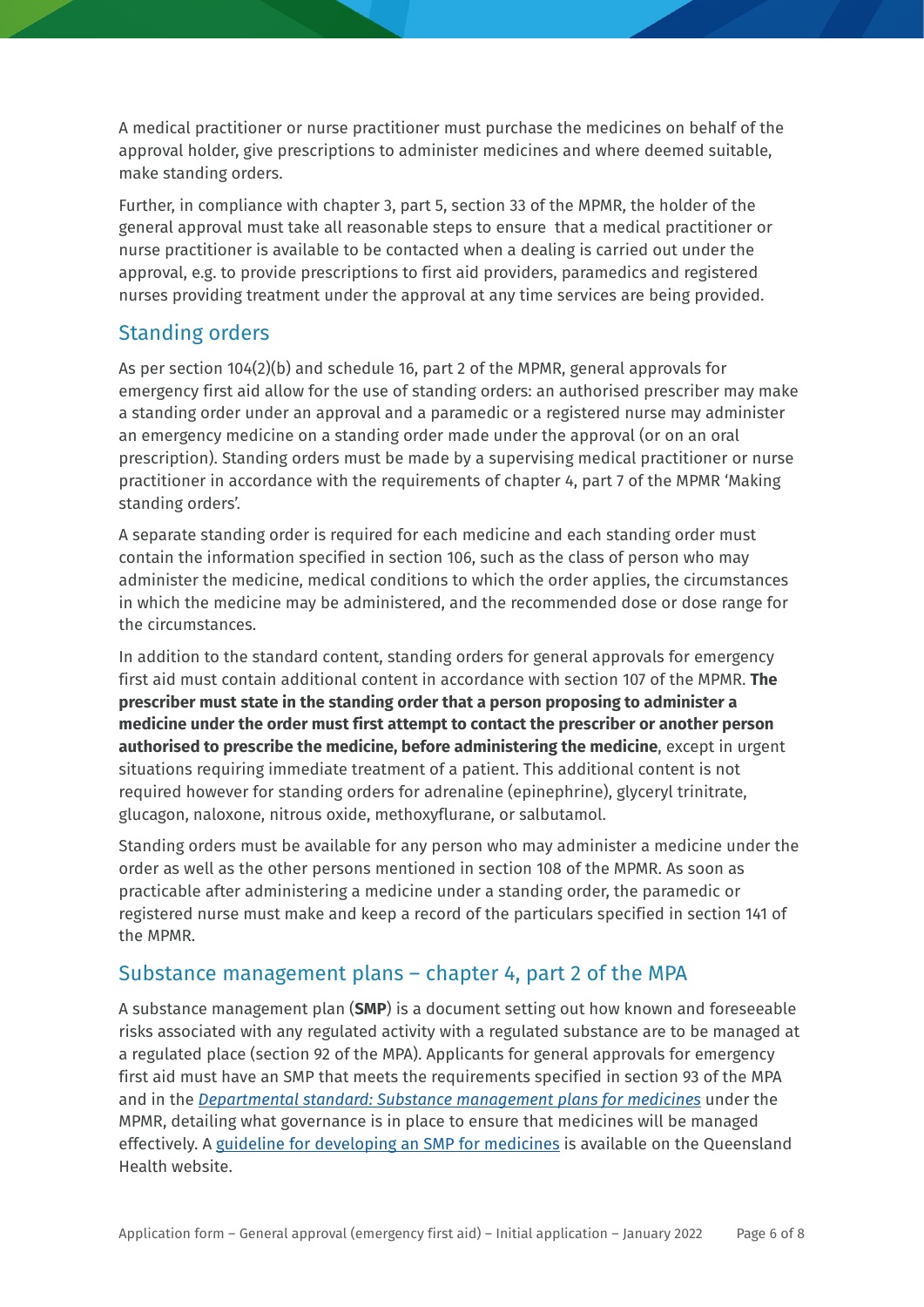To provide sufficient time for approval holders to comply with this new requirement, **an SMP is not required until 1 year after the commencement of the MPA,** i.e. 27 September 2022 (s280 MPA). Despite this, applicants should be able to demonstrate how they intend to manage and mitigate risks, by having in place appropriate procedures and protocols – as was required under the HDPR. [Read more about SMPs for medicines.](https://www.health.qld.gov.au/system-governance/licences/medicines-poisons/medicines/substance-management-plans)

## Duration of approvals

Section 69 of the MPA provides that the chief executive of Queensland Health (or delegate) determines the duration of a granted substance authority. General approvals for emergency first aid will usually be granted for two years, but a shorter term may be granted if requested or if the chief executive of Queensland Health (or delegate) determines that a shorter period is appropriate.

## Change of name, location or circumstances

Substance authorities are not transferable across different entities. Accordingly, substance authority holders must notify Queensland Health if the authorised entity intends to change their name or ACN/ABN; change premises; or has another change in circumstances during the term of the substance authority, because this may mean that the authority is no longer valid. If the change is due to a change in ownership of the entity, or the chief executive of Queensland Health (or delegate) otherwise considers the change to be substantial, a new application will likely be required; in other circumstances, an amendment application may be required.

## **Applying for a general approval**

In determining the application, the matters described in section 76 of the MPA may be taken into consideration.

Queensland Health assesses all information relevant to an application including:

- prior compliance history;
- background, skills and qualifications of persons who will be responsible for overseeing activities to be carried out or will have access to regulated substances;
- which regulated substances are to be included in the substance authority;
- proposed activities and locations where regulated substances are to be used and stored; and
- the documented governance arrangements in place relevant to the substance authority.

An inspection of the premises may also be undertaken.

All applications are assessed individually, and there is no guarantee that a substance authority will be granted to any applicant.

Under chapter 3, part 3, division 4 of the MPA, applications are decided within 90 days of the application (final consideration day – section 86 of the MPA), or the latest day the chief executive of Queensland Health (or delegate) receives information from the applicant (section 89 of the MPA), unless a later date is agreed (s88 of the MPA). Applications not decided by this time are taken to have been refused (s89(4) of the MPA).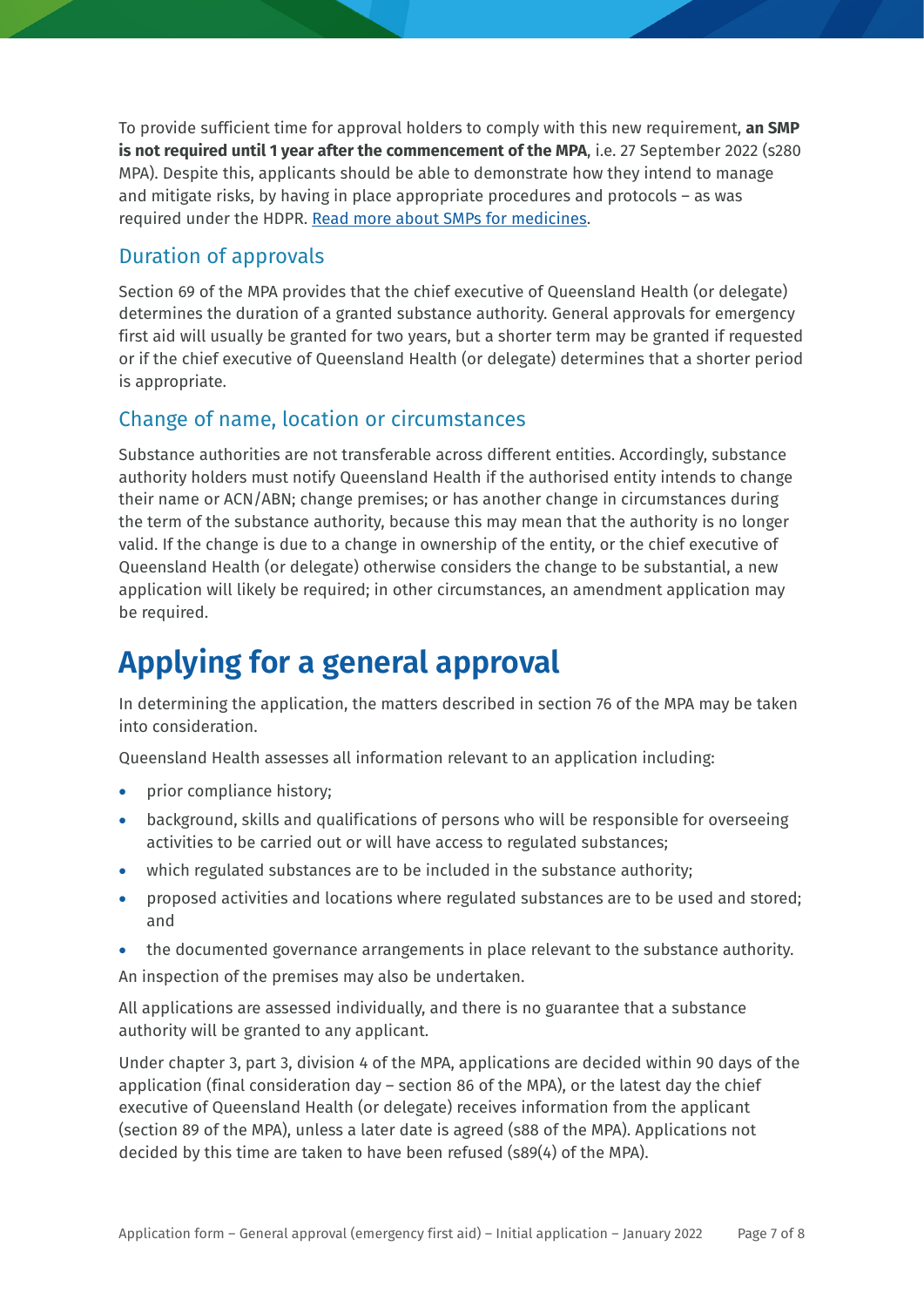To apply, submit via email the **attached** application form, accompanied by all supporting documents (certified where required), to:

The Chief Executive, Queensland Health c/o Healthcare Approvals and Regulation Unit (HARU) [medicines.applications@health.qld.gov.au](mailto:medicines.applications@health.qld.gov.au)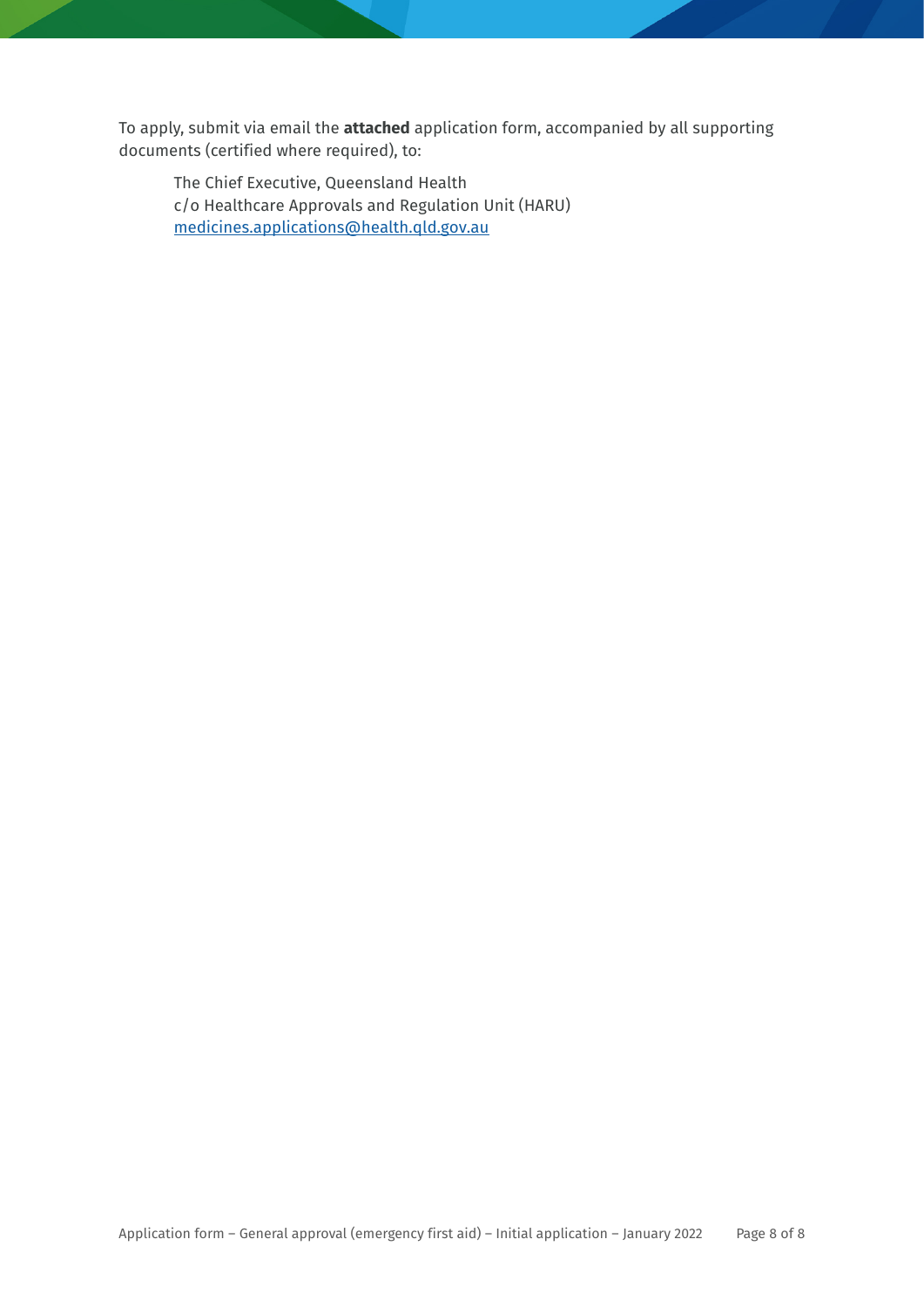

#### **Queensland Health** *Medicines and Poisons Act 2019*

#### **MPA-75GFA Version 2:03/2022 INITIAL APPLICATION FOR A GENERAL APPROVAL (EMERGENCY FIRST AID)**

#### **Privacy statement – please read carefully**

Personal information collected by Queensland Health is handled in accordance with the *Information Privacy Act 2009*. Queensland Health is collecting your personal information on this form under authority of the *Medicines and Poisons Act 2019*. The information is being collected to ensure that health risks arising from the use of regulated substances are appropriately managed. All personal information will be securely stored and only accessible by Queensland Health. Your personal information will not be disclosed to any other third parties without consent unless the disclosure is authorised or required by law. For information about how Queensland Health protects your personal information or to learn about your right to access your own personal information, please see our website at [www.health.qld.gov.au/global/privacy.](http://www.health.qld.gov.au/global/privacy)

| Section 1 - Applicant (entity) details                                                                                                                                                                                                                                                                                                                                                                                                                                   |                                     |                 |             |  |                  |  |  |
|--------------------------------------------------------------------------------------------------------------------------------------------------------------------------------------------------------------------------------------------------------------------------------------------------------------------------------------------------------------------------------------------------------------------------------------------------------------------------|-------------------------------------|-----------------|-------------|--|------------------|--|--|
| Provide details of the legal entity (individual/organisation) seeking the approval                                                                                                                                                                                                                                                                                                                                                                                       |                                     |                 |             |  |                  |  |  |
| Type of entity seeking the approval                                                                                                                                                                                                                                                                                                                                                                                                                                      | Specify type (if<br>another entity) |                 |             |  |                  |  |  |
| Name of entity (e.g. individual (surname, given names), partnership, company, incorporated association)                                                                                                                                                                                                                                                                                                                                                                  |                                     |                 |             |  |                  |  |  |
|                                                                                                                                                                                                                                                                                                                                                                                                                                                                          |                                     |                 |             |  |                  |  |  |
| Trading name<br>(if applicable)                                                                                                                                                                                                                                                                                                                                                                                                                                          | <b>ACN</b><br>(if applicable)       |                 |             |  |                  |  |  |
| Entity phone                                                                                                                                                                                                                                                                                                                                                                                                                                                             | Entity email                        |                 |             |  |                  |  |  |
| Postal<br>address                                                                                                                                                                                                                                                                                                                                                                                                                                                        |                                     | Town/<br>Suburb |             |  | P/C              |  |  |
| Phone<br>Contact person                                                                                                                                                                                                                                                                                                                                                                                                                                                  |                                     | Email           |             |  |                  |  |  |
| Attach a current company extract from the Australian Securities and Investments Commission (ASIC) (if<br>applicable)                                                                                                                                                                                                                                                                                                                                                     |                                     |                 |             |  |                  |  |  |
| Section 2 - Relevant persons (s76 MPA)                                                                                                                                                                                                                                                                                                                                                                                                                                   |                                     |                 |             |  |                  |  |  |
| All applications must include completed Details of relevant person forms (MPA-76) for each of the following:                                                                                                                                                                                                                                                                                                                                                             |                                     |                 |             |  |                  |  |  |
| 1. (a) If the approval is to be issued to a sole trader, the applicant must complete the relevant person form.<br>(b) If the approval is to be issued to a partnership, each partner must complete the relevant person form.<br>(c) If the approval is to be issued to a body corporate, an executive officer (executive director, company<br>secretary, chief executive officer, general manager or chief financial officer) must complete the relevant<br>person form. |                                     |                 |             |  |                  |  |  |
| 2. A senior person (the person responsible for daily operations at the site e.g. site manager/supervisor) must be<br>nominated for each premises on the approval. Each senior person must complete the relevant person form.                                                                                                                                                                                                                                             |                                     |                 |             |  |                  |  |  |
| 3. Each medical practitioner or nurse practitioner (specialising in emergency medicine), nominated to be<br>responsible for providing governance and oversight, endorsing protocols and procedures, giving prescriptions/<br>standing orders to authorised persons, and to purchase the medicines must complete the relevant person form.                                                                                                                                |                                     |                 |             |  |                  |  |  |
| Attach completed details of relevant person forms for each person relevant to this application                                                                                                                                                                                                                                                                                                                                                                           |                                     |                 |             |  |                  |  |  |
| Section 3 - Sites and events where medicines are to be used                                                                                                                                                                                                                                                                                                                                                                                                              |                                     |                 |             |  |                  |  |  |
| Provide details of the proposed services to be provided and include any known sites (fixed/ongoing) and events (temporary)<br>where services are proposed to be provided. To include additional sites or events, please attach further details.<br>For any locations where medicines are only going to be stored (in preparation for events), provide these details in section 4.                                                                                        |                                     |                 |             |  |                  |  |  |
| Type of services to be provided                                                                                                                                                                                                                                                                                                                                                                                                                                          | Site based                          |                 | Event based |  | Sites and events |  |  |
| General description of services to be provided                                                                                                                                                                                                                                                                                                                                                                                                                           |                                     |                 |             |  |                  |  |  |
|                                                                                                                                                                                                                                                                                                                                                                                                                                                                          |                                     |                 |             |  |                  |  |  |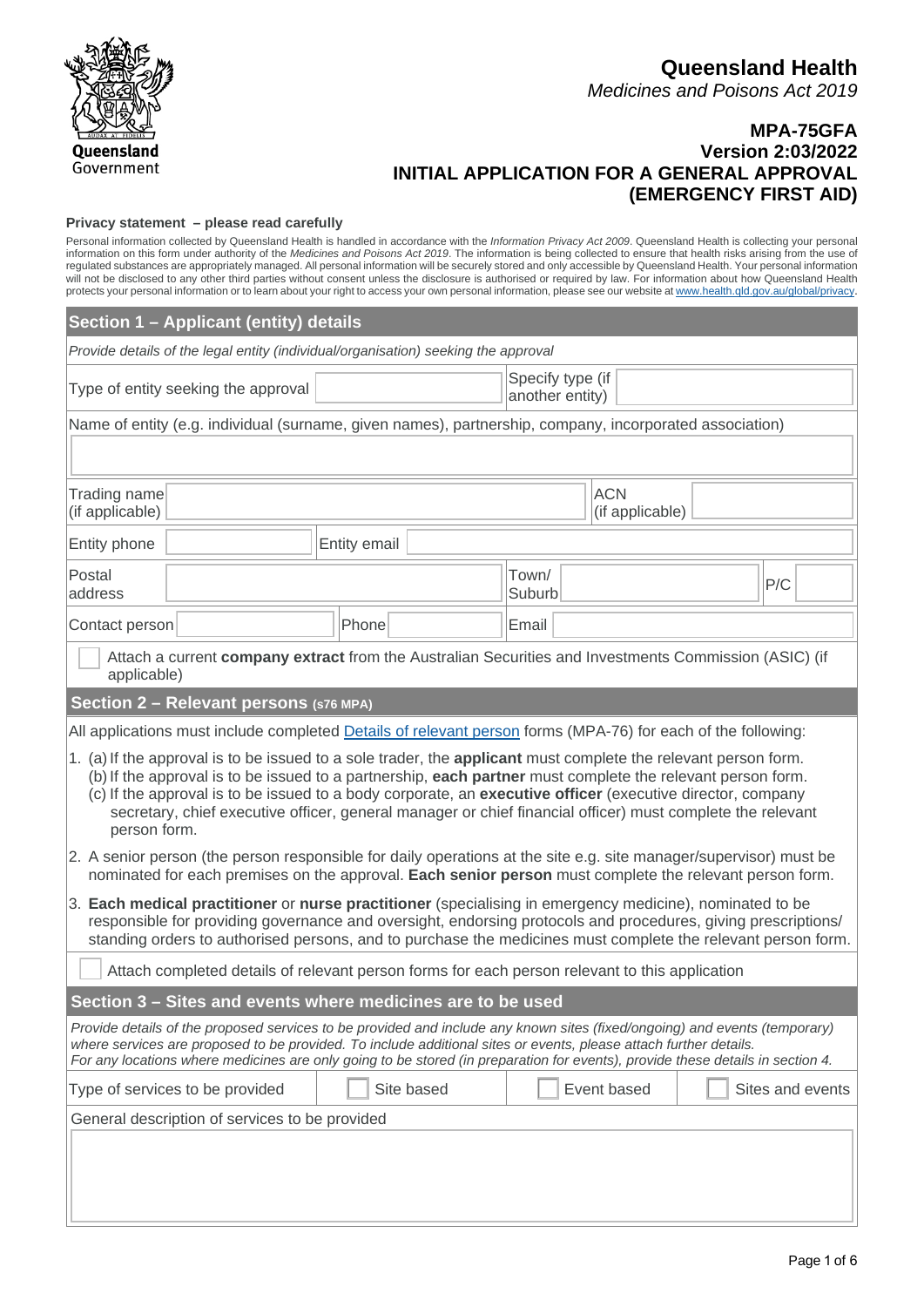**Queensland Health**

*Medicines and Poisons Act 2019*



#### **MPA-75GFA Version 2:03/2022 INITIAL APPLICATION FOR A GENERAL APPROVAL (EMERGENCY FIRST AID)**

| Site/Event 1                                              |  |       |                   |       |                 |                      |
|-----------------------------------------------------------|--|-------|-------------------|-------|-----------------|----------------------|
| Site or Event<br>Name                                     |  |       |                   |       |                 | <b>Site</b><br>Event |
| <b>Street</b><br>Address                                  |  |       | Town<br>/Suburb   |       |                 | P/C                  |
| Contact person                                            |  | Phone |                   | Email |                 |                      |
| Description of services to be provided at this site/event |  |       |                   |       |                 |                      |
|                                                           |  |       |                   |       |                 |                      |
| Days/Times when services<br>are to be provided            |  |       | Contract<br>start |       | Contract<br>end |                      |
| Nature of storage (details of room, receptacle etc.)      |  |       |                   |       |                 |                      |
|                                                           |  |       |                   |       |                 |                      |
| Control of access (details of safe, keyholders etc.)      |  |       |                   |       |                 |                      |
|                                                           |  |       |                   |       |                 |                      |
| <b>Site/Event 2</b>                                       |  |       |                   |       |                 |                      |
| Site or Event<br>Name                                     |  |       |                   |       |                 | <b>Site</b><br>Event |
| <b>Street</b><br>Address                                  |  |       | Town<br>/Suburb   |       |                 | P/C                  |
| Contact person                                            |  | Phone |                   | Email |                 |                      |
| Description of services to be provided at this site/event |  |       |                   |       |                 |                      |
|                                                           |  |       |                   |       |                 |                      |
| Days/Times when services<br>are to be provided            |  |       | Contract<br>start |       | Contract<br>end |                      |
| Nature of storage (details of room, receptacle etc.)      |  |       |                   |       |                 |                      |
|                                                           |  |       |                   |       |                 |                      |
| Control of access (details of safe, keyholders etc.)      |  |       |                   |       |                 |                      |
|                                                           |  |       |                   |       |                 |                      |
|                                                           |  |       |                   |       |                 |                      |
|                                                           |  |       |                   |       |                 |                      |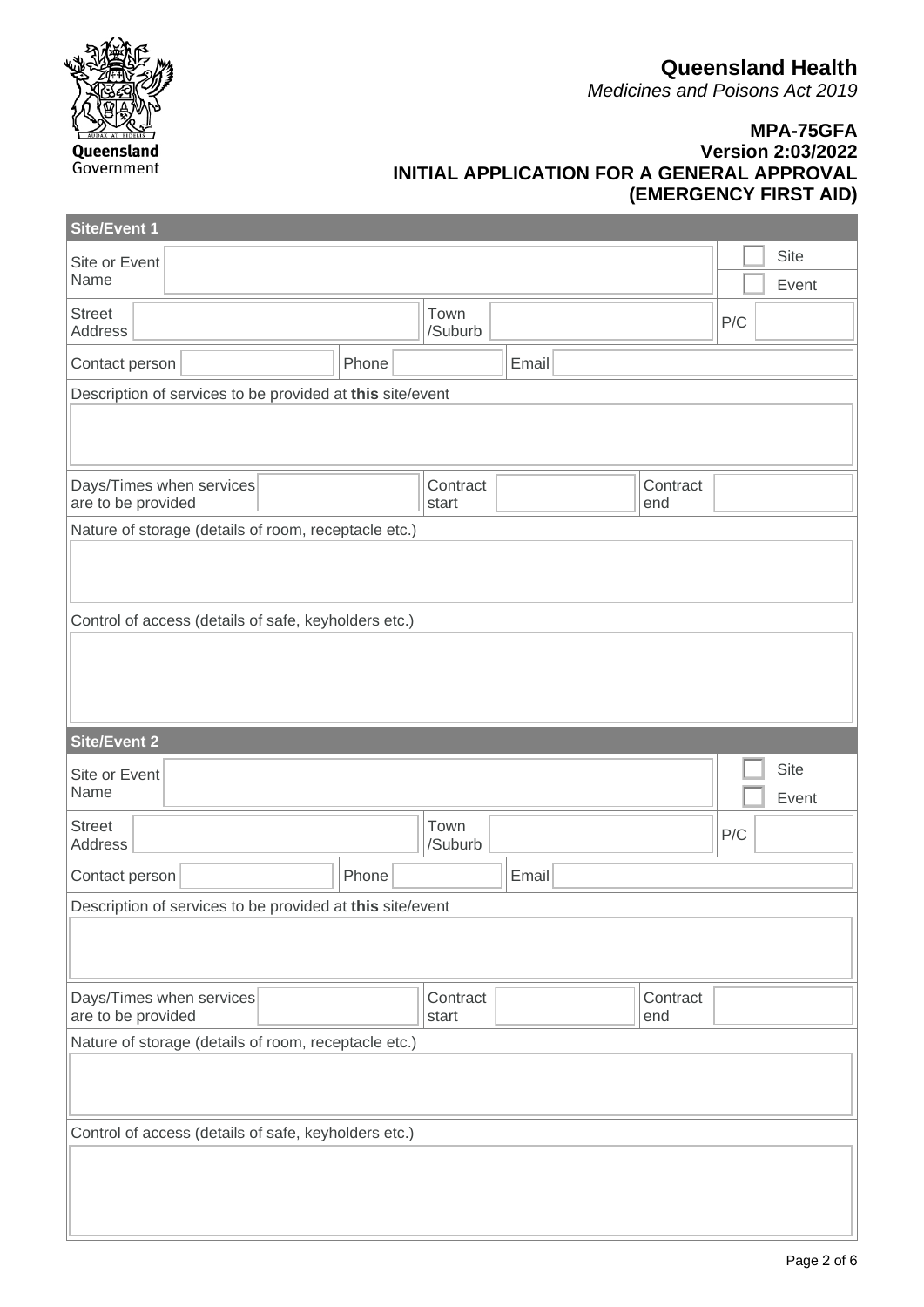**Queensland Health**

*Medicines and Poisons Act 2019*



#### **MPA-75GFA Version 2:03/2022 INITIAL APPLICATION FOR A GENERAL APPROVAL (EMERGENCY FIRST AID)**

| <b>Site/Event 3</b>                                       |       |                   |       |                 |                       |
|-----------------------------------------------------------|-------|-------------------|-------|-----------------|-----------------------|
| Site or Event<br>Name                                     |       |                   |       |                 | Site<br>Event         |
| <b>Street</b><br>Address                                  |       | Town<br>/Suburb   |       |                 | P/C                   |
| Contact person                                            | Phone |                   | Email |                 |                       |
| Description of services to be provided at this site/event |       |                   |       |                 |                       |
|                                                           |       |                   |       |                 |                       |
| Days/Times when services<br>are to be provided            |       | Contract<br>start |       | Contract<br>end |                       |
| Nature of storage (details of room, receptacle etc.)      |       |                   |       |                 |                       |
|                                                           |       |                   |       |                 |                       |
| Control of access (details of safe, keyholders etc.)      |       |                   |       |                 |                       |
|                                                           |       |                   |       |                 |                       |
|                                                           |       |                   |       |                 |                       |
|                                                           |       |                   |       |                 |                       |
| <b>Site/Event 4</b>                                       |       |                   |       |                 | <b>Site</b>           |
| Site or Event<br>Name                                     |       |                   |       |                 | $\checkmark$<br>Event |
| <b>Street</b><br>Address                                  |       | Town<br>/Suburb   |       |                 | P/C                   |
| Contact person                                            | Phone |                   | Email |                 |                       |
| Description of services to be provided at this site/event |       |                   |       |                 |                       |
|                                                           |       |                   |       |                 |                       |
| Days/Times when services<br>are to be provided            |       | Contract<br>start |       | Contract<br>end |                       |
| Nature of storage (details of room, receptacle etc.)      |       |                   |       |                 |                       |
|                                                           |       |                   |       |                 |                       |
| Control of access (details of safe, keyholders etc.)      |       |                   |       |                 |                       |
|                                                           |       |                   |       |                 |                       |
|                                                           |       |                   |       |                 |                       |
|                                                           |       |                   |       |                 |                       |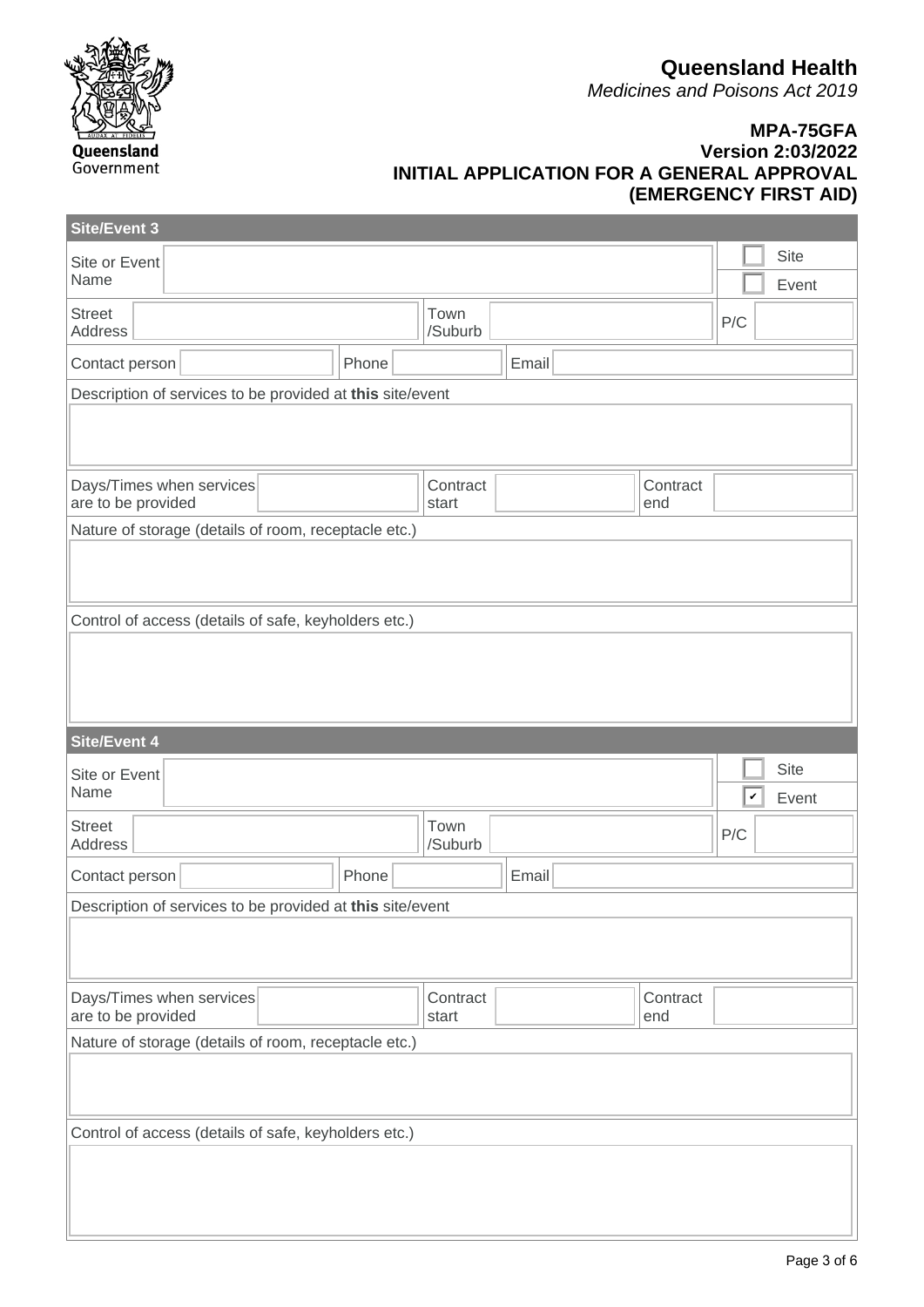|                                 |                                                                                                                                                                                                                                                                    |       |                 |       |  |     | <b>Queensland Hea</b><br><b>Medicines and Poisons Act 20</b><br><b>MPA-75G</b>                         |
|---------------------------------|--------------------------------------------------------------------------------------------------------------------------------------------------------------------------------------------------------------------------------------------------------------------|-------|-----------------|-------|--|-----|--------------------------------------------------------------------------------------------------------|
| Queensland<br>Government        |                                                                                                                                                                                                                                                                    |       |                 |       |  |     | <b>Version 2:03/20</b><br><b>INITIAL APPLICATION FOR A GENERAL APPROV</b><br><b>(EMERGENCY FIRST A</b> |
|                                 | Section 4 - Premises where medicines are to be stored                                                                                                                                                                                                              |       |                 |       |  |     |                                                                                                        |
| attach further details.         | Provide details of any additional locations (not already provided in section 3 above) where medicines will only be stored but<br>not used, i.e. stored in preparation for transporting to events or for restocking sites. To include additional storage locations, |       |                 |       |  |     |                                                                                                        |
| <b>Storage location 1</b>       |                                                                                                                                                                                                                                                                    |       |                 |       |  |     |                                                                                                        |
|                                 | Do not repeat storage details for sites/locations already provided in section 3 (where services will be provided).                                                                                                                                                 |       |                 |       |  |     |                                                                                                        |
| <b>Site or Business</b><br>Name |                                                                                                                                                                                                                                                                    |       |                 |       |  |     |                                                                                                        |
| <b>Street</b><br>Address        |                                                                                                                                                                                                                                                                    |       | Town<br>/Suburb |       |  | P/C |                                                                                                        |
| Contact person                  |                                                                                                                                                                                                                                                                    | Phone |                 | Email |  |     |                                                                                                        |
|                                 | Storage location (e.g. building/room number)                                                                                                                                                                                                                       |       |                 |       |  |     |                                                                                                        |
|                                 |                                                                                                                                                                                                                                                                    |       |                 |       |  |     |                                                                                                        |
|                                 | Nature of storage (details of room, receptacle etc.)                                                                                                                                                                                                               |       |                 |       |  |     |                                                                                                        |
|                                 |                                                                                                                                                                                                                                                                    |       |                 |       |  |     |                                                                                                        |
|                                 | Control of access (details of safe, keyholders etc.)                                                                                                                                                                                                               |       |                 |       |  |     |                                                                                                        |
|                                 |                                                                                                                                                                                                                                                                    |       |                 |       |  |     |                                                                                                        |
|                                 |                                                                                                                                                                                                                                                                    |       |                 |       |  |     |                                                                                                        |
|                                 |                                                                                                                                                                                                                                                                    |       |                 |       |  |     |                                                                                                        |
| <b>Storage location 2</b>       |                                                                                                                                                                                                                                                                    |       |                 |       |  |     |                                                                                                        |
|                                 | Do not repeat storage details for sites/locations already provided in section 3 (where services will be provided).                                                                                                                                                 |       |                 |       |  |     |                                                                                                        |
| Site or Business<br>Name        |                                                                                                                                                                                                                                                                    |       |                 |       |  |     |                                                                                                        |

## **Queensland Health**

*Medicines and Poisons Act 2019*

#### **MPA-75GFA Version 2:03/2022 GENERAL APPROVAL (EMERGENCY FIRST AID)**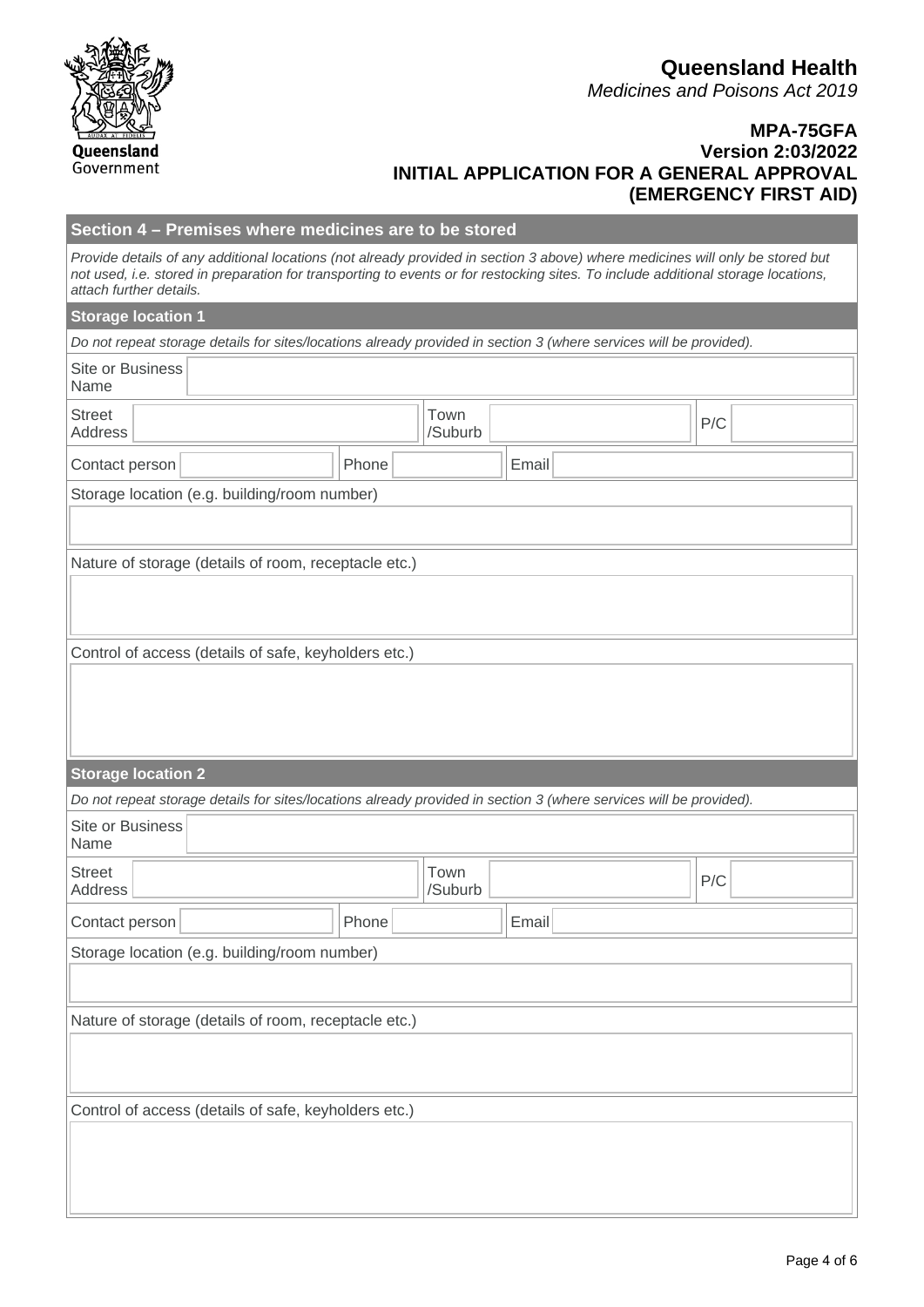**Queensland Health** *Medicines and Poisons Act 2019*

#### **MPA-75GFA Version 2:01/2022 INITIAL APPLICATION FOR A GENERAL APPROVAL (EMERGENCY FIRST AID)**

|                                                                                                                                                                                                                                                                                                                                                                                                                                                                                                                     |                                                                                                                                                                                                                                                                                                               | Section 5 – Medicines proposed to be used under this approval (Schedule 16, part 2 MPMR)                                                                              |     |                             |  |  |  |
|---------------------------------------------------------------------------------------------------------------------------------------------------------------------------------------------------------------------------------------------------------------------------------------------------------------------------------------------------------------------------------------------------------------------------------------------------------------------------------------------------------------------|---------------------------------------------------------------------------------------------------------------------------------------------------------------------------------------------------------------------------------------------------------------------------------------------------------------|-----------------------------------------------------------------------------------------------------------------------------------------------------------------------|-----|-----------------------------|--|--|--|
|                                                                                                                                                                                                                                                                                                                                                                                                                                                                                                                     | The medicines authorised for a general approval for emergency first aid are stated in Schedule 16 of the MPMR.<br>There are different medicines authorised based on a person's qualification and experience.                                                                                                  |                                                                                                                                                                       |     |                             |  |  |  |
|                                                                                                                                                                                                                                                                                                                                                                                                                                                                                                                     | Select which medicines are sought for this approval:                                                                                                                                                                                                                                                          |                                                                                                                                                                       |     |                             |  |  |  |
| training)                                                                                                                                                                                                                                                                                                                                                                                                                                                                                                           | Medicines for first aid providers: glyceryl trinitrate<br>(In addition to an adrenaline (epinephrine) autoinjector, an S3 inhaled asthma reliever, naloxone and<br>methoxyflurane which are permitted without an approval where a person has completed the requisite                                          |                                                                                                                                                                       |     |                             |  |  |  |
| Medicines for paramedics: adrenaline (epinephrine), atropine, benzatropine, ceftriaxone, furosemide<br>(frusemide), glyceryl trinitrate, glucagon, hydrocortisone, ipratropium bromide monohydrate, lidocaine<br>(lignocaine), metoclopramide, methoxyflurane, midazolam, morphine, naloxone, nitrous oxide, promethazine<br>or salbutamol                                                                                                                                                                          |                                                                                                                                                                                                                                                                                                               |                                                                                                                                                                       |     |                             |  |  |  |
|                                                                                                                                                                                                                                                                                                                                                                                                                                                                                                                     | registered nurse's authority as an approved person)                                                                                                                                                                                                                                                           | Medicines for registered nurses: nitrous oxide, methoxyflurane and S4 salbutamol (in addition to a                                                                    |     |                             |  |  |  |
|                                                                                                                                                                                                                                                                                                                                                                                                                                                                                                                     |                                                                                                                                                                                                                                                                                                               | Section 6 - Substance management plan (s93 MPA, Chapter 6 and Schedule 17 MPMR)                                                                                       |     |                             |  |  |  |
|                                                                                                                                                                                                                                                                                                                                                                                                                                                                                                                     | The holder of a general approval for emergency first aid, must make a substance management plan before any<br>regulated activity happens with a regulated substance at, or in connection with, a regulated place (e.g. an<br>authorised site or authorised event), unless the person has a reasonable excuse. |                                                                                                                                                                       |     |                             |  |  |  |
| The substance management plan must:<br>state the following:<br>o the day the plan starts;<br>the location of the place;<br>$\circ$<br>the regulated activities and regulated substances to which the plan applies;<br>$\circ$<br>the persons (staff) to whom the plan applies; and<br>$\circ$<br>address the matters specified in the Departmental standard: 'Substance management plans for<br>medicines' under the MPMR; and<br>be written in a way that is likely to be easily understood by staff.<br>$\bullet$ |                                                                                                                                                                                                                                                                                                               |                                                                                                                                                                       |     |                             |  |  |  |
| The approval holder (as 'responsible person') must ensure the substance management plan:<br>is made available to staff when it is made; and<br>$\bullet$<br>is reviewed at the time specified in the MPMR.<br>$\bullet$                                                                                                                                                                                                                                                                                             |                                                                                                                                                                                                                                                                                                               |                                                                                                                                                                       |     |                             |  |  |  |
|                                                                                                                                                                                                                                                                                                                                                                                                                                                                                                                     |                                                                                                                                                                                                                                                                                                               | NOTE: A SUBSTANCE MANAGEMENT PLAN IS NOT REQUIRED UNTIL 27 SEPTEMBER 2022 (S280 MPA)                                                                                  |     |                             |  |  |  |
|                                                                                                                                                                                                                                                                                                                                                                                                                                                                                                                     |                                                                                                                                                                                                                                                                                                               | Have you prepared a substance management plan that meets the criteria above and the<br>Departmental standard: 'Substance management plans for medicines' of the MPMR? | Yes | $\overline{\phantom{a}}$ No |  |  |  |
| Section 7 - Standing orders (ss102-108 MPMR)                                                                                                                                                                                                                                                                                                                                                                                                                                                                        |                                                                                                                                                                                                                                                                                                               |                                                                                                                                                                       |     |                             |  |  |  |
| Do you intend to use standing orders (similar to clinical practice protocols under the<br>Yes<br>No<br>HDPR) under this general approval?                                                                                                                                                                                                                                                                                                                                                                           |                                                                                                                                                                                                                                                                                                               |                                                                                                                                                                       |     |                             |  |  |  |
| If yes, do all standing orders meet the criteria set out in Chapter 4, Part 7 of the MPMR<br>(in particular sections 106 and 107 of the MPMR including the requirement that each<br>Yes<br>No<br>standing order is made and signed by a prescriber)?                                                                                                                                                                                                                                                                |                                                                                                                                                                                                                                                                                                               |                                                                                                                                                                       |     |                             |  |  |  |
| Section $8$ – Duration of the substance authority (s69 MPA)                                                                                                                                                                                                                                                                                                                                                                                                                                                         |                                                                                                                                                                                                                                                                                                               |                                                                                                                                                                       |     |                             |  |  |  |
| General approvals for emergency first aid may be issued for up to two years, but a shorter term may be<br>requested/granted.                                                                                                                                                                                                                                                                                                                                                                                        |                                                                                                                                                                                                                                                                                                               |                                                                                                                                                                       |     |                             |  |  |  |
| Please specify the term of approval sought:                                                                                                                                                                                                                                                                                                                                                                                                                                                                         |                                                                                                                                                                                                                                                                                                               |                                                                                                                                                                       |     |                             |  |  |  |
| 1 year                                                                                                                                                                                                                                                                                                                                                                                                                                                                                                              | Another term, please specify<br>2 years                                                                                                                                                                                                                                                                       |                                                                                                                                                                       |     |                             |  |  |  |

Queensland Government